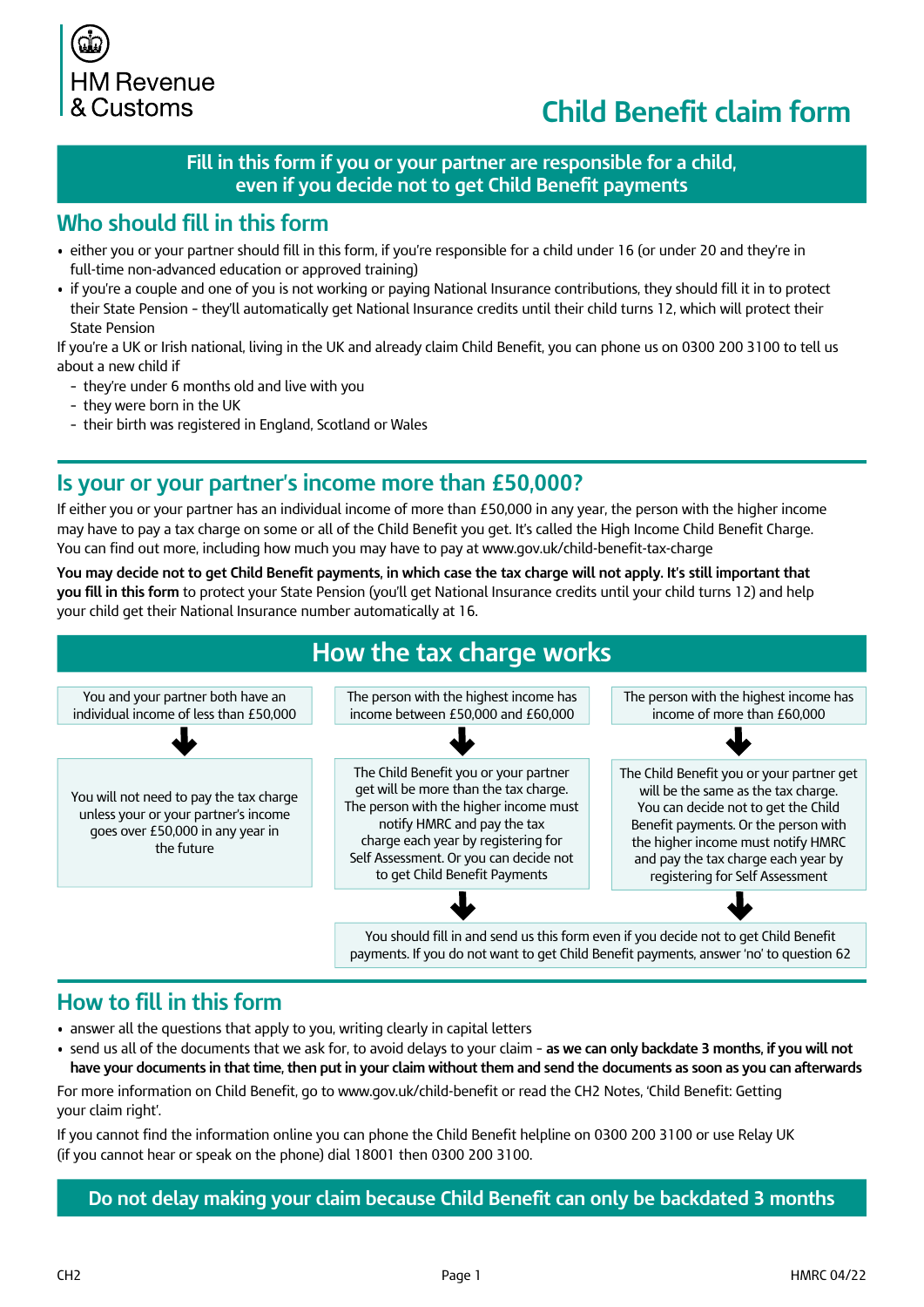# **1 About you**

|                     | $\mathbf{1}$   | Do you have a National Insurance number?                                                            | 9 <sup>1</sup>  | Tell us your last address                                                                               |
|---------------------|----------------|-----------------------------------------------------------------------------------------------------|-----------------|---------------------------------------------------------------------------------------------------------|
|                     |                | Read page 3 of the CH2 Notes.                                                                       |                 |                                                                                                         |
|                     |                | <b>No</b>                                                                                           |                 |                                                                                                         |
|                     |                | If Yes, tell us your National Insurance number<br>Yes                                               |                 |                                                                                                         |
|                     |                |                                                                                                     |                 | Postcode                                                                                                |
|                     |                |                                                                                                     |                 |                                                                                                         |
|                     | 2 <sup>1</sup> | Your title                                                                                          | 10 <sup>1</sup> | Your mobile number or landline if you do not have<br>a mobile                                           |
|                     |                | For example Mrs, Miss, Ms, Mr or Dr                                                                 |                 | We may contact you about your claim. Our number may                                                     |
|                     |                |                                                                                                     |                 | not show up if we call you.<br>Telephone number                                                         |
|                     |                |                                                                                                     |                 |                                                                                                         |
|                     | 3              | Your last name or family name                                                                       |                 | What time of day is best for us to phone you?<br>For example, morning, afternoon or evening (we're only |
|                     |                |                                                                                                     |                 | able to call up to 8pm).                                                                                |
|                     | 4              | Your first name and any middle name(s)                                                              |                 |                                                                                                         |
|                     |                | First name                                                                                          |                 |                                                                                                         |
|                     |                | Middle name(s)                                                                                      | 11              | What is your nationality?<br>This is shown on your passport if you have one,                            |
|                     |                |                                                                                                     |                 | for example, British, Irish, French, Polish.                                                            |
|                     | 5 <sup>1</sup> | Have you ever been known by any other last name(s)<br>or family name(s) including your maiden name? |                 | Nationality                                                                                             |
|                     |                |                                                                                                     |                 |                                                                                                         |
|                     |                | <b>No</b>                                                                                           | 12              | Have you claimed Child Benefit for any child(ren) before?                                               |
|                     |                | If Yes, tell us the other name(s)<br>Yes                                                            |                 | If No, go to question 14<br>No                                                                          |
|                     |                | Other name(s)                                                                                       |                 | If Yes, go to question 13<br>Yes                                                                        |
|                     |                |                                                                                                     | 13              | Are you currently entitled to or receiving Child Benefit?                                               |
|                     | 6              | Your date of birth                                                                                  |                 |                                                                                                         |
|                     |                | M<br>M                                                                                              |                 | If No, go to question 14<br>No                                                                          |
| For office<br>use 1 | $\overline{7}$ | Your address                                                                                        |                 | If Yes, tell us the full name and date of birth<br>Yes                                                  |
|                     |                |                                                                                                     |                 | of the eldest child you're entitled<br>to or currently receiving Child Benefit for,                     |
|                     |                |                                                                                                     |                 | then go to question 14                                                                                  |
|                     |                |                                                                                                     |                 | Child's last name                                                                                       |
|                     |                | Postcode                                                                                            |                 |                                                                                                         |
|                     |                |                                                                                                     |                 | Child's first name                                                                                      |
|                     | 8              | Have you lived at this address for more than 12 months?                                             |                 |                                                                                                         |
|                     |                | If No, go to question 9<br>No                                                                       |                 |                                                                                                         |
|                     |                | Yes<br>If Yes, go to question 10                                                                    |                 | Child's middle name(s)                                                                                  |
|                     |                |                                                                                                     |                 |                                                                                                         |
|                     |                |                                                                                                     |                 | Child's date of birth                                                                                   |
|                     |                |                                                                                                     |                 | M<br>M                                                                                                  |

Online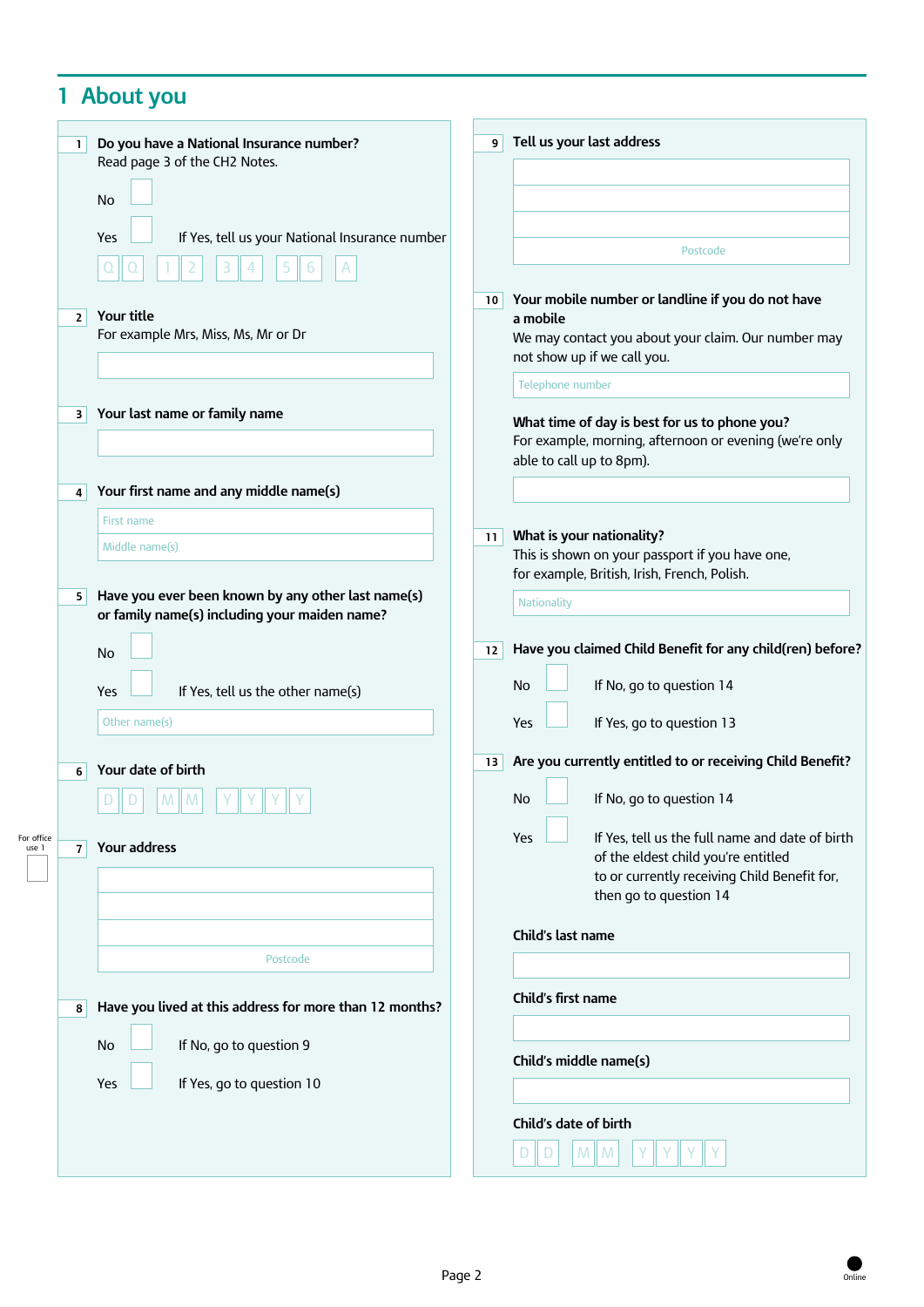### **1 About you** continued **About you** continued

For<br>office<br>use 2

| 14                    | Have you always lived in the UK?<br>By this we mean you've never lived outside the UK.<br>Read page 3 of the CH2 Notes.<br>No<br>I've lived outside the UK,<br>go to question 15<br>Yes<br>I've always lived in the UK,<br>go to question 22                                                                   | Are you now, or have you at any time in the last<br>21<br>3 months, worked in another country or received<br>benefit from another country?<br>No<br>If No, go to question 22<br>If Yes, tell us the name of the country<br>Yes<br>Country                                                                                |
|-----------------------|----------------------------------------------------------------------------------------------------------------------------------------------------------------------------------------------------------------------------------------------------------------------------------------------------------------|--------------------------------------------------------------------------------------------------------------------------------------------------------------------------------------------------------------------------------------------------------------------------------------------------------------------------|
| 15 <sub>1</sub><br>16 | Do you usually live in the UK?<br>Read page 3 of the CH2 Notes.<br>No<br>If No, go to question 16<br>Yes<br>If Yes, go to question 17<br>Which country do you usually live in?                                                                                                                                 | Are you a member of HM Forces or a civil servant<br>22<br>working abroad?<br>No<br>Yes<br>What is your marital or civil partnership status?<br>23<br>Tick one box that applies. We consider you single for<br>Child Benefit purposes unless you live with a partner.                                                     |
|                       | Country                                                                                                                                                                                                                                                                                                        | Married or in a civil partnership, go to question 24                                                                                                                                                                                                                                                                     |
| 17                    | Tell us the date you arrived in the UK                                                                                                                                                                                                                                                                         | Living with a partner as if you're married or a<br>civil partner since<br>go to question 24                                                                                                                                                                                                                              |
| 18                    | Are you subject to immigration control now, or have<br>you been at any time in the last 6 months?<br>Read page 3 of the CH2 Notes.<br>If No, go to question 20<br>No<br>Yes<br>If Yes, go to question 19                                                                                                       | Widowed, go to question 34<br>Separated since<br>go to question 34<br>Divorced, go to question 34<br>Single, go to question 34                                                                                                                                                                                           |
| 19                    | If you've been subject to immigration control in<br>the last 3 months, tell us the date your immigration                                                                                                                                                                                                       |                                                                                                                                                                                                                                                                                                                          |
|                       | status was granted                                                                                                                                                                                                                                                                                             | 2 About your partner                                                                                                                                                                                                                                                                                                     |
|                       |                                                                                                                                                                                                                                                                                                                |                                                                                                                                                                                                                                                                                                                          |
| 20                    | What is your employment status?<br>Tick the box or boxes that apply.<br>You only need to answer this question if<br>you've ever lived outside of the UK.<br>Looking for work in the UK<br>Employed in the UK<br>Self-employed in the UK<br>None of these - I've enough money to support<br>my family in the UK | Your partner's full name<br>24<br>Your partner's date of birth<br>25<br>M<br>M<br>Your partner's National Insurance number<br>26<br>Read page 3 of the CH2 Notes.<br>Your partner's nationality<br>27<br>This is shown on their passport if they have one,<br>for example British, Irish, French, Polish.<br>Nationality |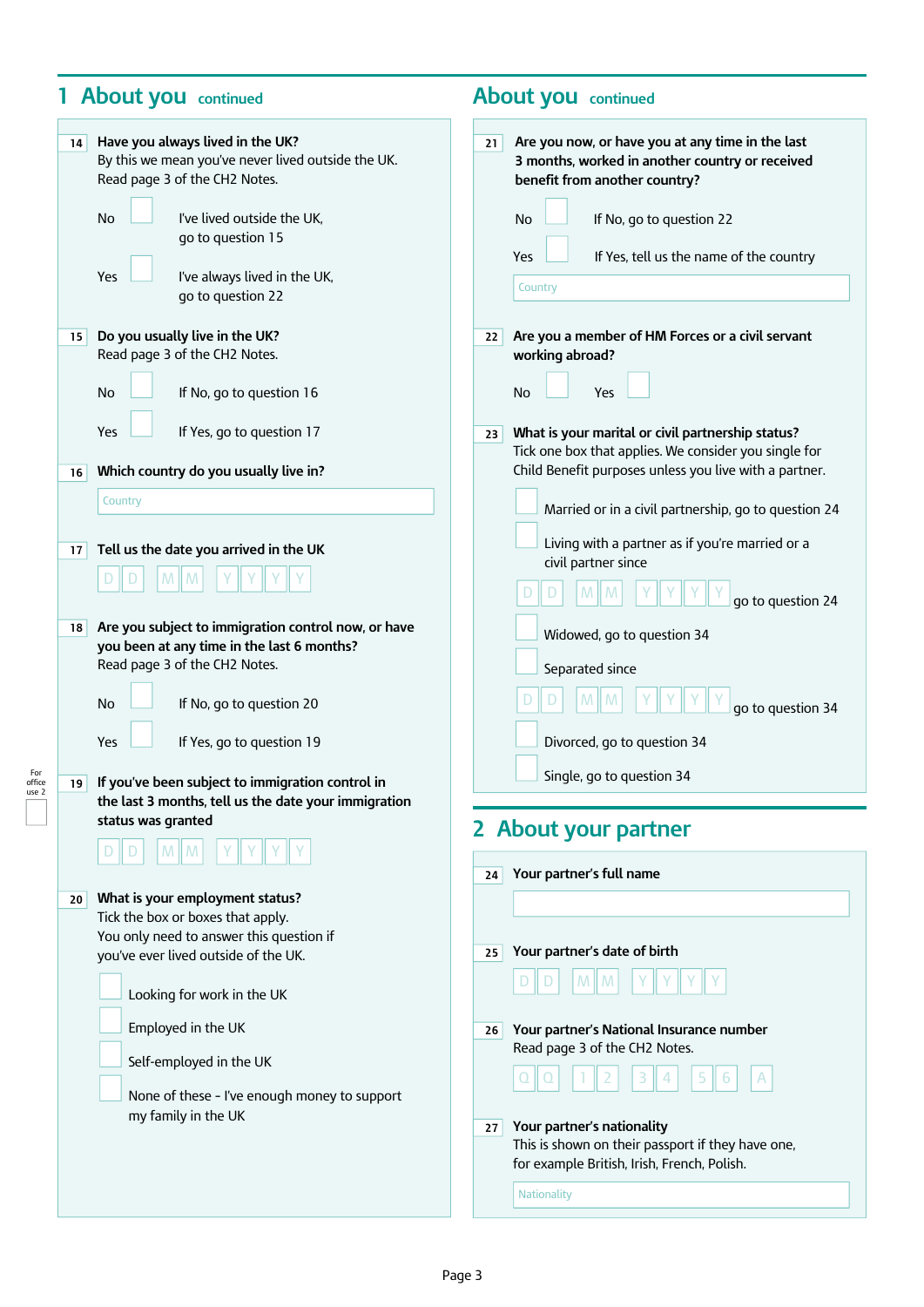| 2 About your partner continued                                          |                                                                                                                                                                                                                                                                                                                                                                                                                                                                                                                                                  |                | <b>About your partner</b> continued                                                                                                                                                                                                                                                                                                                                                        |  |  |
|-------------------------------------------------------------------------|--------------------------------------------------------------------------------------------------------------------------------------------------------------------------------------------------------------------------------------------------------------------------------------------------------------------------------------------------------------------------------------------------------------------------------------------------------------------------------------------------------------------------------------------------|----------------|--------------------------------------------------------------------------------------------------------------------------------------------------------------------------------------------------------------------------------------------------------------------------------------------------------------------------------------------------------------------------------------------|--|--|
| 28<br>29<br><b>No</b><br>30 <sup>°</sup><br><b>No</b><br>Yes<br>Country | What is your partner's employment status?<br>Tick the box or boxes that apply.<br>Looking for work in the UK<br>Employed in the UK<br>Self-employed in the UK<br>None of these - they have enough money to<br>support their family in the UK<br>Is your partner a member of HM Forces or a civil servant<br>working abroad?<br>Yes<br>Does your partner now, or have they at any time in the<br>last 3 months, worked in another country or received<br>benefit from another country?<br>If No, go to question 31<br>If Yes, tell us the country | 31<br>32<br>33 | Is your partner entitled to Child Benefit now or are they<br>waiting to hear if they can get Child Benefit?<br><b>No</b><br>If No, go to question 34<br>If Yes, go to question 32<br>Yes<br>What is the full name of the eldest child your partner is<br>entitled to Child Benefit for?<br>Child's last name<br>Child's first name<br>Child's middle name(s)<br>Child's date of birth<br>M |  |  |

## **3 Children you want to claim for**

You do not need to tell us about children you already get Child Benefit for.

#### $\bigoplus$  Important information

If this Child Benefit claim is for a newborn child, you should register their birth before you send your claim to us or a decision on your claim could be delayed.

Child Benefit can be backdated 3 months.

**You do not need to send us a birth certificate if either:**

- **• the child's birth was registered in England, Wales or Scotland as we can check their birth information**
- **• you or someone else has claimed for this child in the past**

#### **Documents we need**

Only send us a birth certificate for each child in this claim if the child's birth was registered in Northern Ireland or outside the UK.

If your child is adopted, you should send us the adoption certificate.

If any child in this claim was born outside the UK we also need to see their passport(s) or their travel documents used to enter the UK.

We'll normally return your documents within 4 weeks.

If you do not send the documents we need with the claim form, a decision on your claim will be delayed.

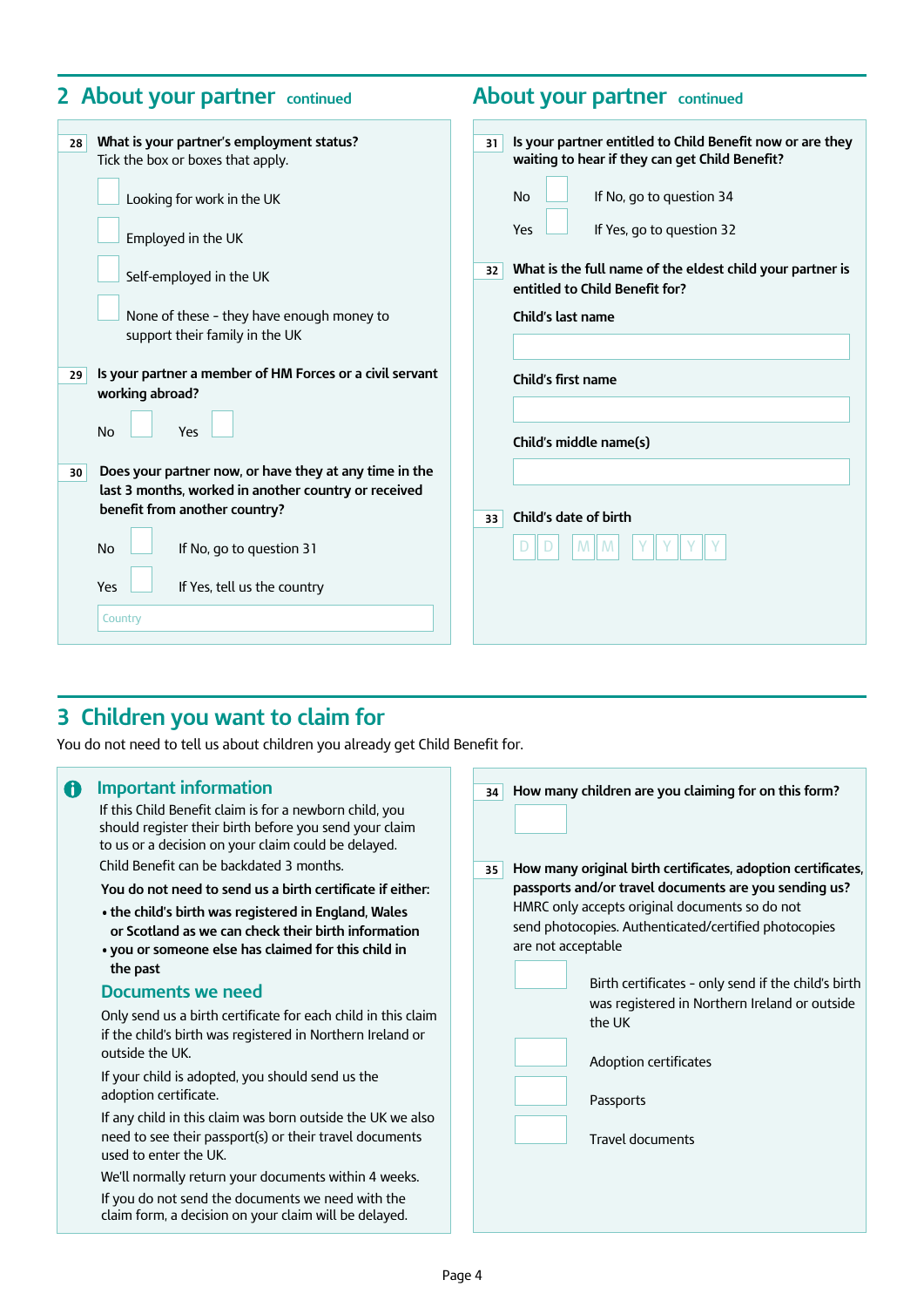| 36 | Child's full name including last or family name<br>As shown on their birth or adoption certificate.<br>Child's last name                                                                                                   | Have you or anyone else ever claimed Child Benefit for<br>43<br>this child? Read page 4 of the CH2 Notes.<br>If No, go to question 45<br>No                              |  |  |
|----|----------------------------------------------------------------------------------------------------------------------------------------------------------------------------------------------------------------------------|--------------------------------------------------------------------------------------------------------------------------------------------------------------------------|--|--|
|    | Child's first name                                                                                                                                                                                                         | If Yes, go to question 44<br>Yes<br>What is the name and address of the person who<br>44<br>claimed Child Benefit for this child?                                        |  |  |
|    | Child's middle name(s)                                                                                                                                                                                                     | <b>Name</b><br><b>Address</b>                                                                                                                                            |  |  |
| 37 | Is this child male or female?                                                                                                                                                                                              | Postcode                                                                                                                                                                 |  |  |
| 38 | Female<br>Male<br>Child's date of birth                                                                                                                                                                                    | Does this child live with you in the UK?<br>45<br>Read page 4 of the CH2 Notes.                                                                                          |  |  |
|    |                                                                                                                                                                                                                            | If No, tell us the name and address of the<br><b>No</b><br>person the child lives with                                                                                   |  |  |
| 39 | Has this child's birth been registered in England, Wales<br>or Scotland?                                                                                                                                                   | <b>Name</b><br><b>Address</b>                                                                                                                                            |  |  |
|    | If No, send the documents as shown on<br><b>No</b><br>page 4 of this form - 'Documents we need'                                                                                                                            | Postcode                                                                                                                                                                 |  |  |
|    | Yes<br>If Yes, and they were born in England or<br>Wales, do not send any documents, tell us the<br>9 digit system number from the bottom left<br>hand corner of their birth certificate -<br>read page 4 of the CH2 Notes | If Yes, go to question 46<br>Yes<br>Has this child lived with anyone else at a different<br>46<br>address to you in the last 12 months?<br>Read page 4 of the CH2 Notes. |  |  |
|    | Yes<br>If Yes, and they were born in Scotland, do<br>not send any documents, tell us the district<br>number, year and entry number from their<br>birth certificate - read page 4 of the CH2 Notes                          | If No, go to question 48<br>No<br>Yes<br>If Yes, tell us their name, address and<br>telephone number<br>Name                                                             |  |  |
| 40 | Has this child ever been known by any other name?                                                                                                                                                                          | <b>Address</b>                                                                                                                                                           |  |  |
|    | If Yes, tell us the other name<br>No<br>Yes<br>Child's other name                                                                                                                                                          | Postcode<br>Telephone number                                                                                                                                             |  |  |
| 41 | Has the name been changed by deed poll?                                                                                                                                                                                    | What date did the child come to live with you?<br>47                                                                                                                     |  |  |
| 42 | Yes<br><b>No</b><br>Is this child your:<br>Read page 4 of the CH2 Notes.                                                                                                                                                   | Are you adopting or planning to adopt this child<br>48<br>through a local authority?                                                                                     |  |  |
|    | <b>Birth child</b><br>Adopted child<br>None of these                                                                                                                                                                       | No<br>Yes                                                                                                                                                                |  |  |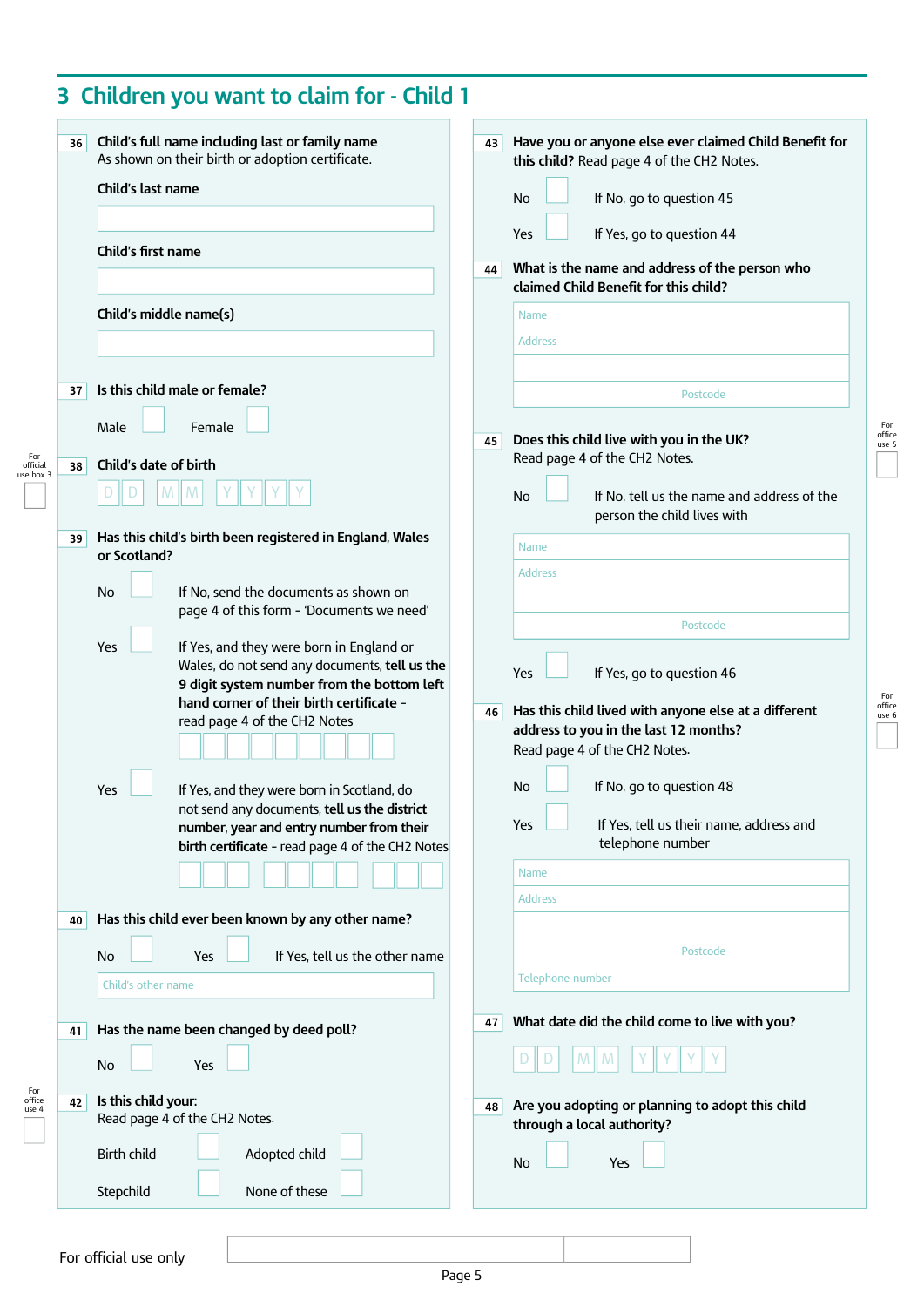| 49 | Child's full name including last or family name<br>As shown on their birth or adoption certificate.<br>Child's last name                                                                                                   | 56 | Have you or anyone else ever claimed Child Benefit for<br>this child? Read page 4 of the CH2 Notes.<br>If No, go to question 58<br>No                              |
|----|----------------------------------------------------------------------------------------------------------------------------------------------------------------------------------------------------------------------------|----|--------------------------------------------------------------------------------------------------------------------------------------------------------------------|
|    | Child's first name                                                                                                                                                                                                         | 57 | If Yes, go to question 57<br>Yes<br>What is the name and address of the person who                                                                                 |
|    | Child's middle name(s)                                                                                                                                                                                                     |    | claimed Child Benefit for this child?<br><b>Name</b><br><b>Address</b>                                                                                             |
| 50 | Is this child male or female?                                                                                                                                                                                              |    | Postcode                                                                                                                                                           |
|    | Male<br>Female<br>Child's date of birth                                                                                                                                                                                    | 58 | Does this child live with you in the UK?<br>Read page 4 of the CH2 Notes.                                                                                          |
| 51 | M<br>M                                                                                                                                                                                                                     |    | If No, tell us the name and address of the<br>No<br>person this child lives with                                                                                   |
| 52 | Has this child's birth been registered in England, Wales<br>or Scotland?                                                                                                                                                   |    | <b>Name</b><br><b>Address</b>                                                                                                                                      |
|    | If No, send the documents as shown on<br><b>No</b><br>page 4 of this form - 'Documents we need'                                                                                                                            |    | Postcode                                                                                                                                                           |
|    | Yes<br>If Yes, and they were born in England or<br>Wales, do not send any documents, tell us the<br>9 digit system number from the bottom left<br>hand corner of their birth certificate -<br>read page 4 of the CH2 Notes | 59 | If Yes, go to question 59<br>Yes<br>Has this child lived with anyone else at a different<br>address to you in the last 12 months?<br>Read page 4 of the CH2 Notes. |
|    | If Yes, and they were born in Scotland, do<br>Yes<br>not send any documents, tell us the district<br>number, year and entry number from their<br>birth certificate - read page 4 of the CH2 Notes                          |    | No<br>If No, go to question 61<br>Yes<br>If Yes, tell us their name, address and<br>telephone number<br>Name                                                       |
| 53 | Has this child ever been known by any other name?                                                                                                                                                                          |    | <b>Address</b>                                                                                                                                                     |
|    | If Yes, tell us the other name<br>No<br><b>Yes</b>                                                                                                                                                                         |    | Postcode<br>Telephone number                                                                                                                                       |
| 54 | Child's other name<br>Has the name been changed by deed poll?                                                                                                                                                              | 60 | What date did the child come to live with you?                                                                                                                     |
| 55 | <b>No</b><br>Yes<br>Is this child your:<br>Read page 4 of the CH2 Notes.                                                                                                                                                   | 61 | Are you adopting or planning to adopt this child<br>through a local authority?                                                                                     |
|    | Birth child<br>Adopted child<br>None of these<br>Stepchild                                                                                                                                                                 |    | No<br>Yes<br>If you want to claim for any more children, go to page 7<br>of the CH2 Notes and fill in the 'Additional children' form                               |

### For official use only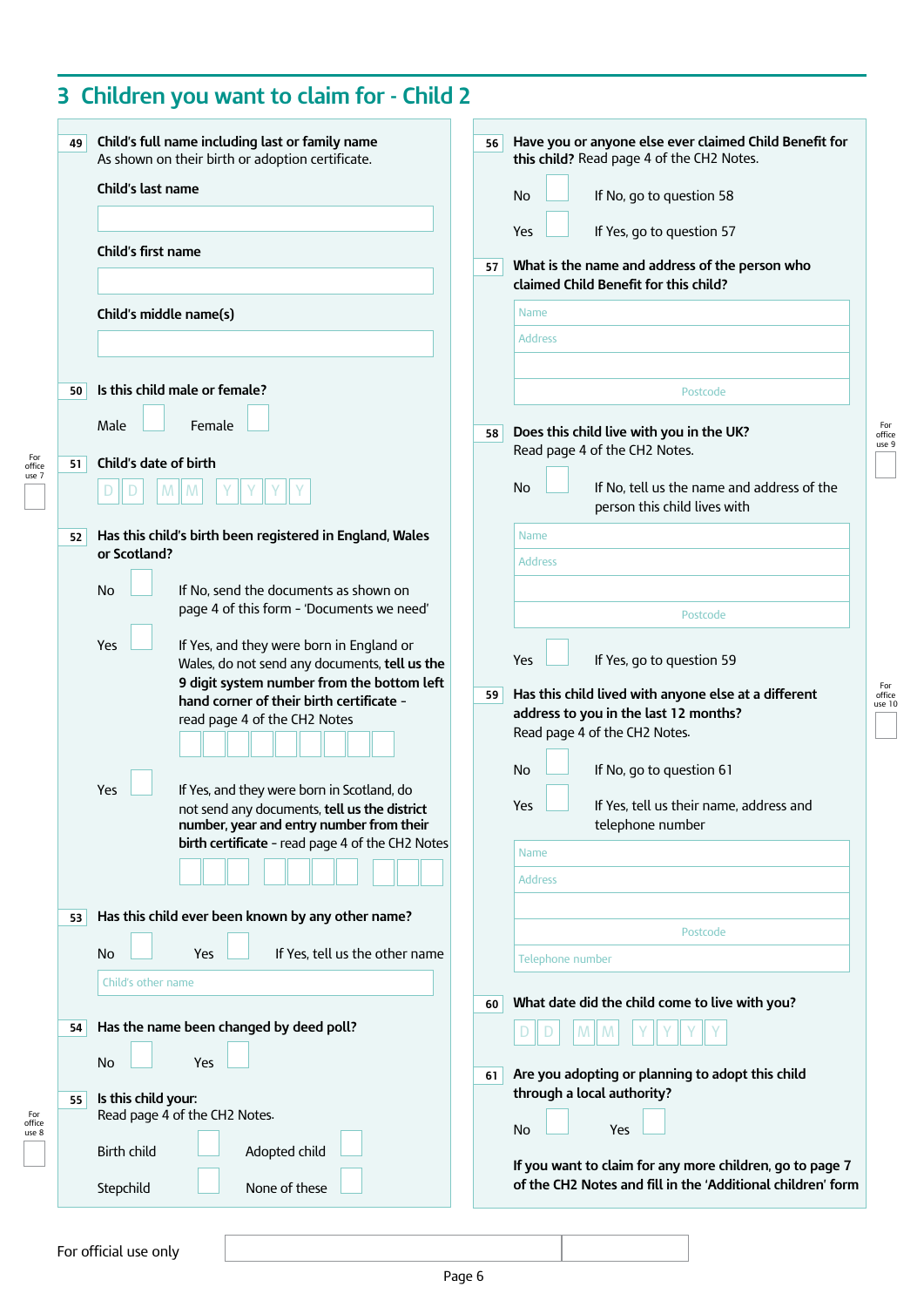### **4 Higher income earners**

£50,000 a year.

of the CH<sub>2</sub> Notes.

**62** Do you want to be paid Child Benefit? Only answer this question if either you or your partner have an individual income of more than £50,000 a year. Read page 5 of the CH2 Notes. No  $\Box$  I do not want to be paid Child Benefit, but I want to protect my State Pension. Go to the declaration on page 8  $Yes$   $\Box$  I want to be paid Child Benefit. I understand that I or my partner may Only answer question 62 if either you or your partner have an individual income of more than If you or your partner have an individual income of: • more than £60,000 a year - a tax charge equal to the Child Benefit payment will apply, so you may not want to be paid Child Benefit • between £50,000 and £60,000 a year - a tax charge of less than the Child Benefit payment will apply, so you may want to be paid Child Benefit If you're not sure if either you or your partner have an

**6 Bank details**

have to pay an Income Tax charge.

Go to question 63

**5 How you want to be paid** 

individual income of more than £50,000, read page 2

#### **63** Do you want to be paid Child Benefit every week? We normally pay Child Benefit every 4 weeks into a bank or building society account. Page 5 of the CH2 Notes tells you if you can be paid every week. No **If** No, go to question 65 Yes  $\Box$  If Yes, go to question 64 **64** To get Child Benefit paid every week tick all boxes which **apply to you or your partner** I am a single parent I or my partner receive one or more of the following: • Income Support • Income-based Jobseeker's Allowance • Pension Credit • Income-related Employment and Support Allowance • Universal Credit **65 Do you already get Child Benefit?** No **If** No, go to question 66  $Yes \quad \Box$  If Yes, we'll use the bank or building society account we already pay your Child Benefit into. Go to the declaration on page 8 **66** Tick the box which applies to you Read page 5 of the CH2 Notes before filling in this section. We can pay Child Benefit into an account that you nominate if the account is capable of receiving direct credit transfer, for example a suitable bank or building society account. The account is in my name, go to question 67 The account is in someone else's name - tell us the name of the account holder in the box below The account is in joint names - tell us the names of the account holders in the box below Name 1 Name 2 **67 Name of the bank or building society 68** The branch sort code. Read page 5 of the CH2 Notes. — — **69** The account number. Read page 5 of the CH2 Notes. **70** If the account is with a building society, tell us the roll or reference number if you have it Read page 5 of the CH2 Notes. **71** If you do not have an account that **we can pay into, put an 'X' in this box**

For office use 12

For office use 11

For office use 13

For<br>office<br>use 14

For<br>office<br>use 15

Page 7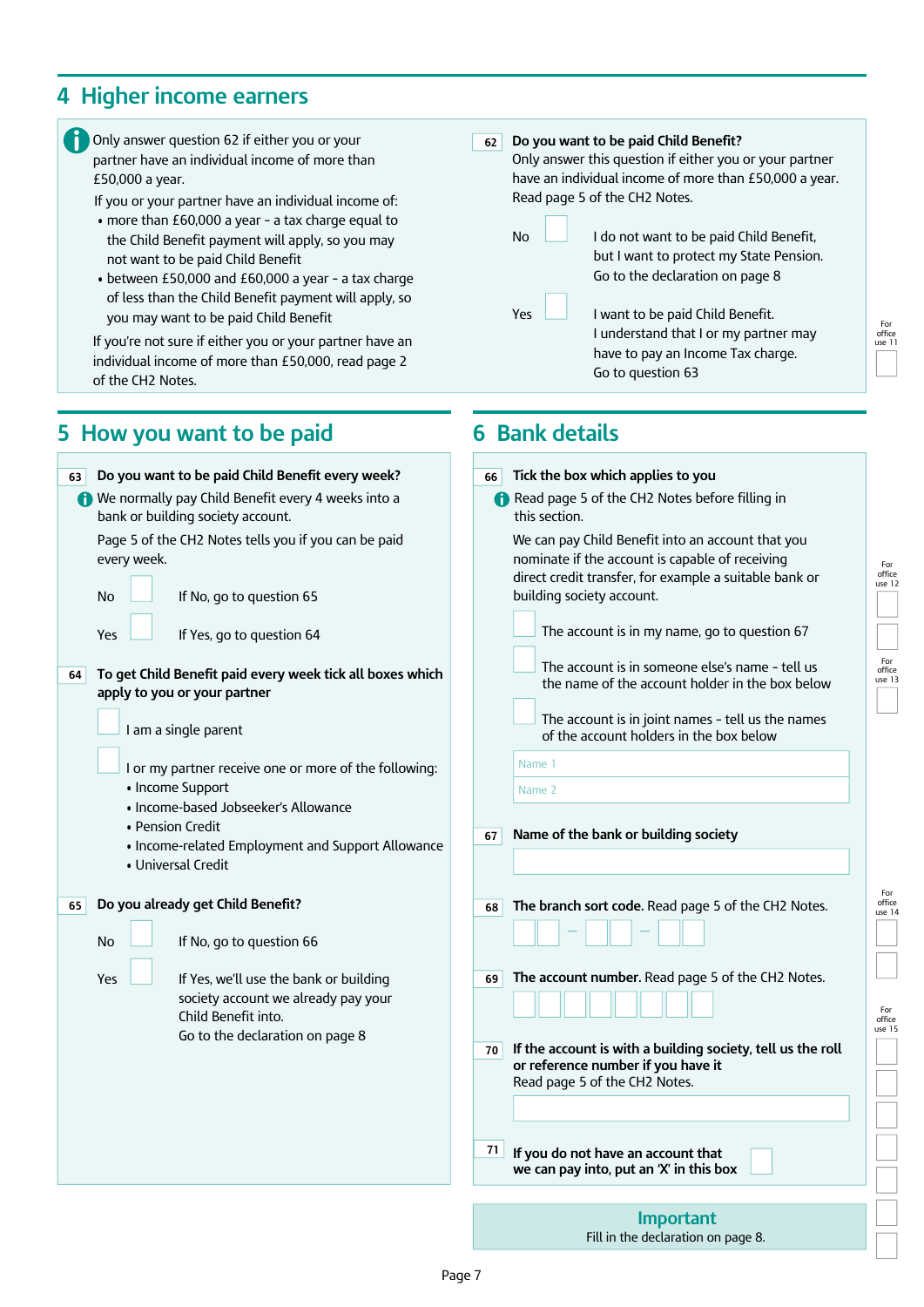### **Documents we need**

You need to send us these documents with your claim form if the child has not been claimed for before:

- the birth certificate for each child in this claim if the child's birth was registered in Northern Ireland or outside the UK
- if any child in this claim was born outside the UK, we also need to see their passport(s) or their travel documents used to enter the UK

If this claim is for a child you've adopted, you should send us the adoption certificate.

Do not send photocopies of any of the documents you're sending us. You also need to send us any extra pages you've filled in if you want to claim for more than 2 children.

If you do not send all the documents we need with the claim form, a decision on your claim could be delayed, however your payments can be backdated to the date we receive your claim once our decision is made. You'll still need to send the documents as soon as you can after submitting your claim.

Make sure we have the right address to return your documents. If you move without telling us your new address, we'll not be able to return your documents and we may destroy them. If we believe that any of the documents you send us are not genuine, we may keep them.

## **What you need to do now**

After you've signed and dated the declaration below, return your form with any documents we need. If you do not have a pre-addressed envelope, send your form to:

Child Benefit Office (GB) Washington NEWCASTLE UPON TYNE NE88 1ZD

You'll need a stamp for your envelope; make sure you pay the correct postage. If you're sending us any documents you want returning, fill in the address label (CH3) and enclose with your claim form.

### **What happens next**

We'll review your claim and write to tell you if you can get Child Benefit and how much you'll get. We'll normally return your documents within 4 weeks.

### **Declaration** Tick the box(es) that apply to you and sign this form to claim Child Benefit.

I'm sending the birth certificate(s) or other documents that you need with this form. I understand if I do not send the documents you need with this claim form, a decision on my claim will be delayed. I am not sending photocopies.

I declare that the information I've given on this form is correct and complete. If I give information which I know is not correct or complete, you may take action against me. I'll tell you about changes to my circumstances when they happen and understand I could be overpaid and may have to pay money back if I do not.

**Signature Date** 



### **For official use only**

|                      | -          |  |  |  |
|----------------------|------------|--|--|--|
| Corres               | Traced     |  |  |  |
|                      |            |  |  |  |
| Document(s) returned |            |  |  |  |
| Birth certificate    | Normal     |  |  |  |
| Passport             | Recorded   |  |  |  |
| Other                | Registered |  |  |  |

### **Help**

If you need more help or information,

go to www.gov.uk/child-benefit or phone our helpline below.

If you have a change in your circumstances:

- go to www.gov.uk/reportchanges-child-benefit
- phone the Child Benefit Helpline on 0300 200 3100
- • use Relay UK (if you cannot hear or speak on the phone) dial 18001 then 0300 200 3100
- • ffoniwch 0300 200 1900 i dderbyn fersiynau Cymraeg o ffurflenni a chanllawiau
- • write to HM Revenue and Customs Child Benefit Office PO Box 1 NEWCASTLE UPON TYNE NE88 1AA
- • if you're overseas, phone +44 161 210 3086

When you get in touch with us, tell us your:

- • full name
- National Insurance number
- • daytime telephone number

For office use 16